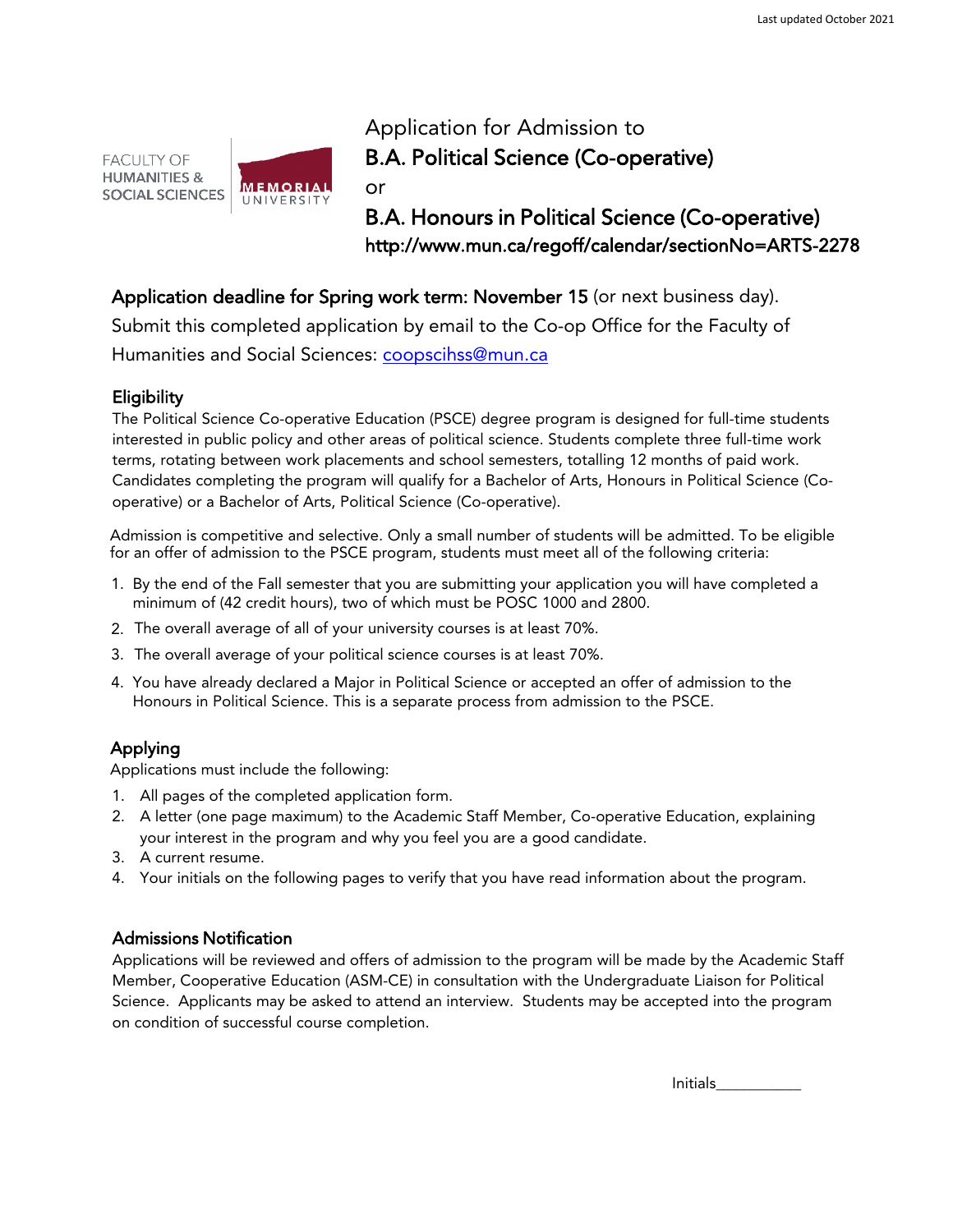## Planning the Course Schedule

Students who pursue a co-op degree program need to pay close attention to their course selections. This is so that they can qualify to enroll in the work term course; so that they complete courses in the recommended order; and so that they do not face a delay in graduating. Remember, not all university courses are available every semester.

Initials\_\_\_\_\_\_\_\_\_\_\_

### Preparing for the work term and finding an employer

Students enrolled in PSCE complete three full-time, paid work terms. The search for a work term involves a series of job competitions. Students will receive assistance in finding a work term from the Academic Staff Members, Co-operative Education but ultimate responsibility for locating a position rests with students. The ASM-CEs provide support for the job search and inform students of potential opportunities.

In the semester prior to the work term the ASM-CEs will provide students with a description of positions as they become available. Students apply for each work term opportunity separately with a cover letter and a resume and sometimes a transcript. Usually the ASM-CE will collect the applications and submit them to the employer as a package.

In consultation with the ASM-CE, students may identify and initiate contact with a potential employer outside of the job competition in order to secure a work term. Work term employers may be located in Canada or worldwide; for positions outside of Canada students must ensure that they are able to meet the requirements for working in that country.

Initials\_\_\_\_\_\_\_\_\_\_\_

#### Considering a job offer

All job offers will be made to students by the ASM-CEs. Students typically have 24 hours to accept or decline a job offer and are expected to accept a reasonable offer. If a student feels that the offer is unreasonable, such that the student wishes to decline it, this must be discussed immediately with the ASM-CE.

Accepting a work term offer means that the student commits to completing the work term with that employer and is prohibited from applying for, interviewing for or accepting another work term.

 $Initials$ 

## **International Students**

International students who complete the PSCE must apply to Immigration, Refugees and Citizenship Canada (IRCC) for a work permit in addition to their study permit. The ASM-CE will provide international students with supporting documents to accompany the application. International students must receive the work permit before the start of the work term. Please consult IRCC for work permit procedures and processing times.

Initials\_\_\_\_\_\_\_\_\_\_\_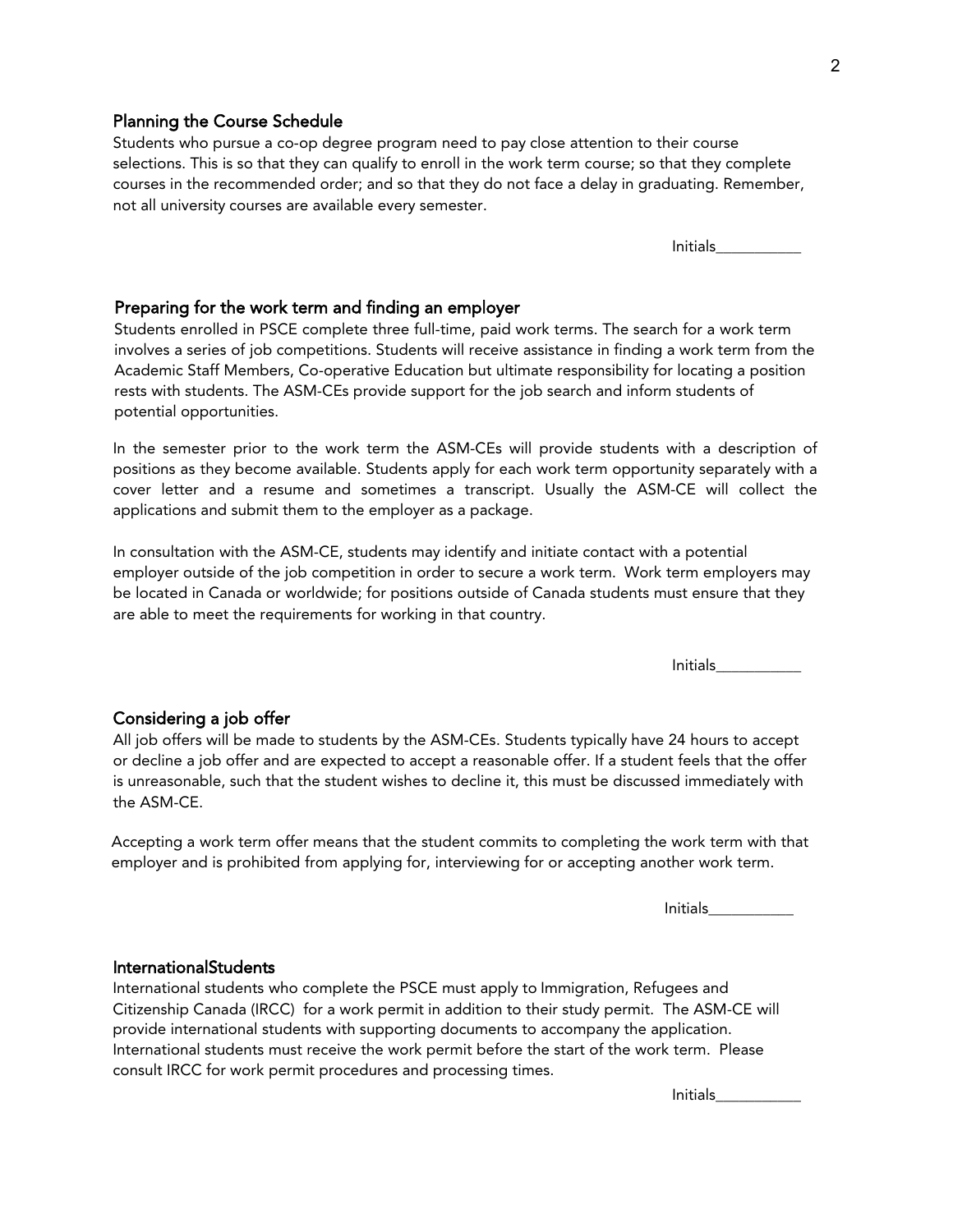## During the work term

Students are required to register for POSC 260W, 360W, or 460W and pay the associated fees for this course. Each of these courses are considered a full-time course load.

Students must complete the required forms at the beginning and end of the work term with the workplace supervisor. In addition students and workplace supervisors will participate in a midterm evaluation with the ASM-CE.

Initials\_\_\_\_\_\_\_\_\_\_\_

## Evaluation of the work term

There are three evaluation components for the work term: a policy instrument, on-the-job performance and one or more oral or written assignments. Details on the course evaluation are outlined in the course syllabus.

Initials\_\_\_\_\_\_\_\_\_\_\_